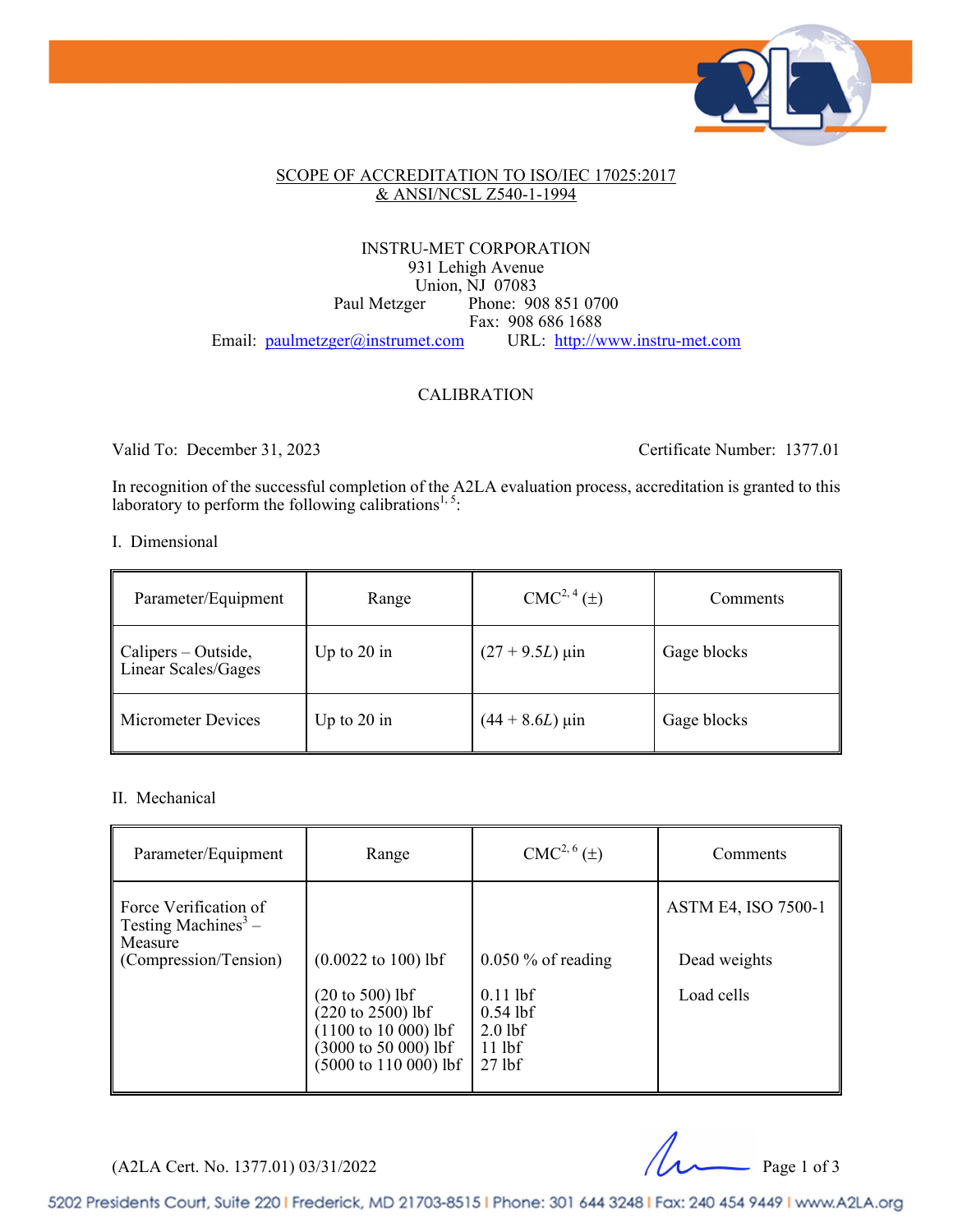| Parameter/Equipment                                                                                    | Range                                   | $CMC2, 4, 6(\pm)$ | Comments                                                                       |
|--------------------------------------------------------------------------------------------------------|-----------------------------------------|-------------------|--------------------------------------------------------------------------------|
| Extensometers <sup>3</sup> –<br>Displacement/Strain<br>Measuring Devices, Gage<br>Length and Crosshead |                                         |                   | <b>ASTM E83, ISO 9513</b><br>ASTM E2309                                        |
| Displacement - Measure                                                                                 | Up to $2$ in                            | $34 \mu$ in       | Using precision<br>micrometer system or<br>linear precision scale              |
|                                                                                                        | $(2 \text{ to } 20)$ in                 | $(4.5 + 15L)$ µin | Gage blocks                                                                    |
| <b>Testing Machine</b><br>Crosshead Speed <sup>3</sup> –<br>Measure                                    |                                         |                   | ASTM E2658                                                                     |
| Displacement                                                                                           | $(0.002 \text{ to } 50) \text{ in/min}$ | $37 \mu$ in       | Linear encoder with<br>precision scale and<br>micrometer head                  |
| Time                                                                                                   |                                         | 0.0060 s          | Timer, linear<br>displacement over time<br>per manufacturers<br>specifications |

#### III. Thermodynamics

| Parameter/Equipment                   | Range                   | $CMC2, 6(\pm)$ | Comments                          |
|---------------------------------------|-------------------------|----------------|-----------------------------------|
| Temperature –<br>Measure <sup>3</sup> | (0 to 300) $^{\circ}$ C | $0.088$ °C     | WI-1006 by comparison<br>with PRT |

<sup>1</sup> This laboratory offers commercial calibration service and field calibration service.

 $($ A2LA Cert. No. 1377.01) 03/31/2022 Page 2 of 3

<sup>&</sup>lt;sup>2</sup> Calibration and Measurement Capability Uncertainty (CMC) is the smallest uncertainty of measurement that a laboratory can achieve within its scope of accreditation when performing more or less routine calibrations of nearly ideal measurement standards or nearly ideal measuring equipment. CMCs represent expanded uncertainties expressed at approximately the 95 % level of confidence, usually using a coverage factor of  $k = 2$ . The actual measurement uncertainty of a specific calibration performed by the laboratory may be greater than the CMC due to the behavior of the customer's device and to influences from the circumstances of the specific calibration.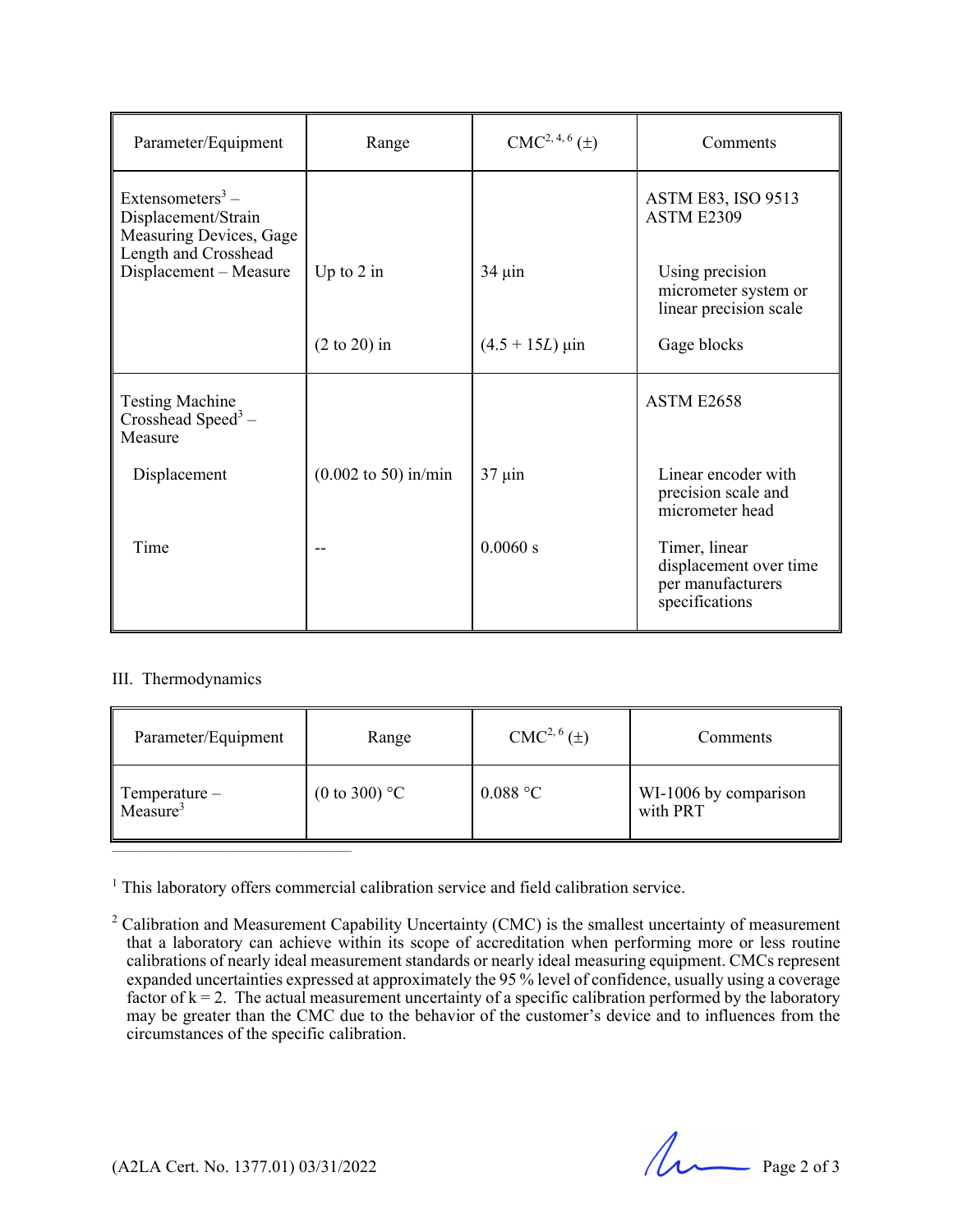- $3$  Field calibration service is available for this calibration. Please note the actual measurement uncertainties achievable on a customer's site can normally be expected to be larger than the CMC found on the A2LA Scope. Allowance must be made for aspects such as the environment at the place of calibration and for other possible adverse effects such as those caused by transportation of the calibration equipment. The usual allowance for the actual uncertainty introduced by the item being calibrated, (e.g., resolution) must also be considered and this, on its own, could result in the actual measurement uncertainty achievable on a customer's site being larger than the CMC.
- $4 \text{ In the statement of CMC, } L \text{ is the numerical value of the nominal length of the device measured in inches.}$
- 5 This scope meets A2LA's *P112 Flexible Scope Policy.*
- $6$  The type of instrument or material being calibrated is defined by the parameter. This indicates the laboratory is capable of calibrating instruments that measure or generate the values in the ranges indicated for the listed measurement parameter.

 $(42LA$  Cert. No. 1377.01) 03/31/2022 Page 3 of 3